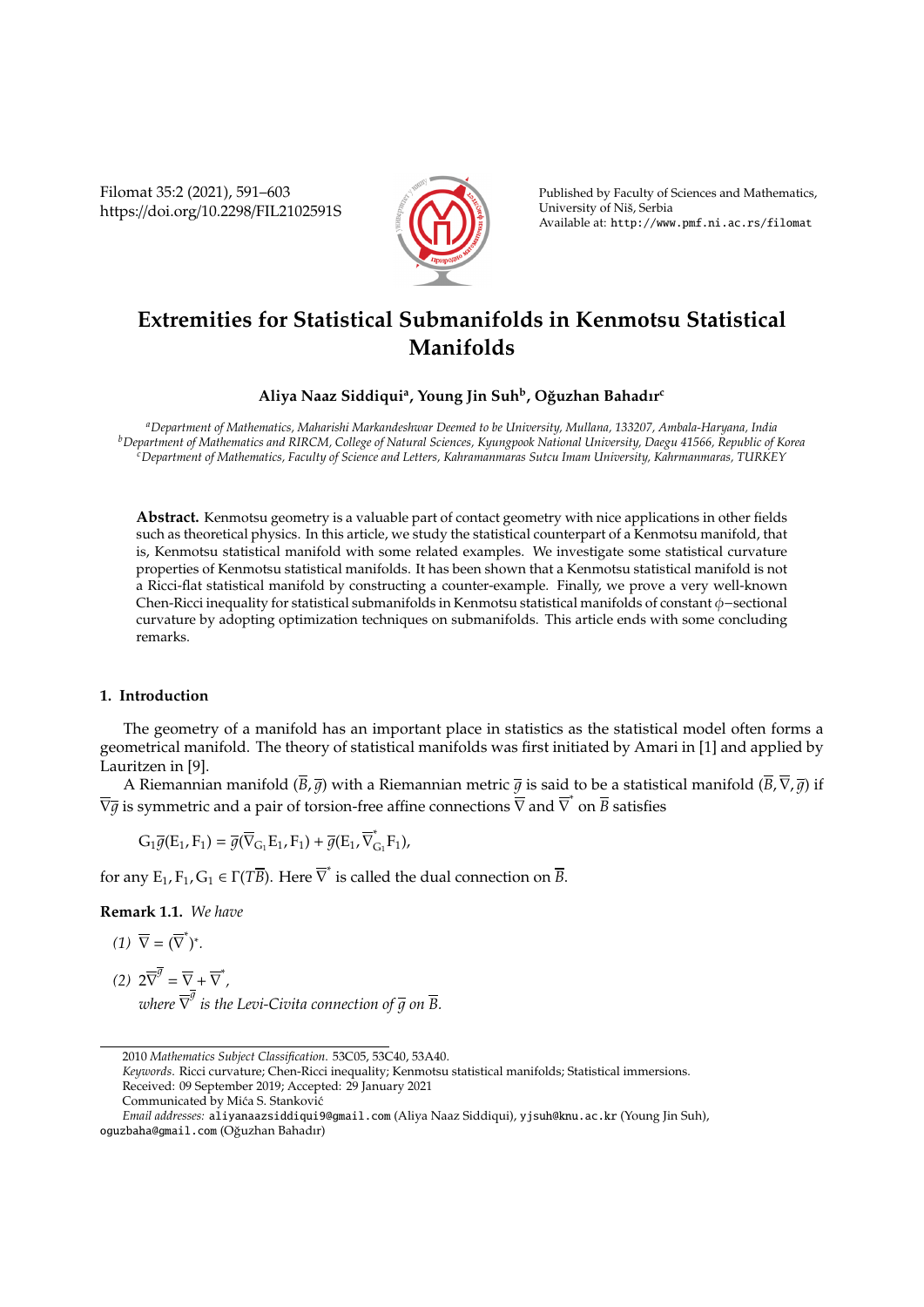(3) *if*  $(\overline{\nabla}, \overline{g})$  is a statistical structure on  $\overline{B}$ , then  $(\overline{\nabla}^*, \overline{g})$  is again a statistical structure.

For a statistical manifold  $(\overline{B},\overline{\nabla},\overline{g})$ , set  $\overline{\mathbb{K}}=\overline{\nabla}-\overline{\nabla}^{\overline{g}}.$  Then  $\overline{\mathbb{K}}\in\Gamma(T\overline{B}^{(1,2)})$ 

$$
\overline{\mathbb{K}}_{E_1}F_1=\overline{\mathbb{K}}_{F_1}E_1, \quad \overline{g}(\overline{\mathbb{K}}_{E_1}F_1,G_1)=\overline{g}(F_1,\overline{\mathbb{K}}_{E_1}G_1)
$$

hold for any  $E_1$ ,  $F_1$ ,  $G_1\in \Gamma(T\overline B).$  Conversely, if  $\overline{\mathbb{K}}$  satisfies above relations, then  $(\overline B,\overline\nabla=\overline\nabla^{\overline g}+\overline{\mathbb{K}},\overline g)$  becomes a statistical manifold and write  $\overline{\mathbb{K}}_{E_1}F_1$  as  $\overline{\mathbb{K}}(E_1, F_1)$ .

The statistical curvature tensor field  $S^{\overline{\nabla} \cdot \overline{\nabla}} = \overline{S}$  with respect to  $\overline{\nabla}$  and  $\overline{\nabla}^*$  of  $(\overline{B}, \overline{\nabla}, \overline{g})$  is [7]

$$
\overline{S}(E_1, F_1)G_1 = \overline{R}^{\overline{g}}(E_1, F_1)G_1 + [\overline{K}_{E_1}, \overline{K}_{F_1}]G_1,
$$
\n
$$
(1)
$$

for any  $E_1$ ,  $F_1$ ,  $G_1 \in \Gamma(T\overline{B})$ . Here  $\overline{R}^{\overline{g}}$  denotes the curvature tensor field with respect to  $\overline{\nabla}^{\overline{g}}$ .

K. Kenmotsu [8] studied the third class (that is, the warped product spaces  $B \times_{s} M$ , where *B* is a line and *M* a Kaehlerian manifold) in Tanno's classification of connected almost contact metric manifolds whose automorphism group has a maximum dimension. He analysed the properties of *B* ×*<sup>s</sup> M* and characterized it as tensor equations. Nowadays such a manifold is known by Kenmotsu manifold. Lately, Furuhata et al. [7] studied the statistical counterpart of a Kenmotsu manifold and introduced the notion of Kenmotsu statistical manifolds by putting an affine connection on a Kenmotsu manifold. They gave a method how to express a Kenmotsu statistical manifold as the warped product of a holomorphic statistical manifold [6] and a line.

In 1993, B.-Y. Chen [3] initiated the study to establish some bonds between the intrinsic and extrinsic invariants of submanifolds. He [4] proved a relation between the main extrinsic invariant squared mean curvature and the main intrinsic invariant Ricci curvature for any submanifold in real space forms. This inequality is celebrated as Chen-Ricci inequality. Since then numerous geometers obtained the similar inequalities for different classes of submanifolds and ambient spaces. T. Oprea [15] used optimization techniques applied in the setup of Riemannian geometry to derive the Chen-Ricci inequality. With a pair of dual connections, Aydin et al. [2] derived a Chen-Ricci inequality for statistical submanifolds in a statistical manifold of constant curvature. Also, A. Mihai et al. [11] established a similar inequality with respect to a sectional curvature of the ambient Hessian manifold. Recently, Siddiqui et al. studied statistical warped products as submanifolds of statistical manifolds. For statistical warped products statistically immersed in a statistical manifold of constant curvature, they proved Chen's inequality involving scalar curvature, the squared mean curvature, and the Laplacian of warping function (with respect to the Levi–Civita connection) in [17].

Motivated by the above studies, we establish the Chen-Ricci inequality with respect to a statistical sectional curvature of the ambient Kenmotsu statistical manifold by using the most interesting result, namely, optimization on Riemannian submanifolds as follows:

Let  $(N, q)$  be a Riemannian submanifold of a Riemannian manifold  $(\overline{B}, \overline{q})$  and  $f : \overline{B} \to \mathbb{R}$  be a differentiable function. Let

$$
\min_{x_0 \in N} f(x_0) \tag{2}
$$

be the constrained extremum problem.

**Theorem 1.2.** [14] If  $x \in N$  is the solution of the problem (2), then

- *(1)* (*grad f*)(*x*) ∈  $T_x^{\perp}N$ *,*
- *(2) the bilinear form*  $\Theta: T_xN \times T_xN \to \mathbb{R}$ *,*

$$
\Theta(E,F)=Hess_{f}(E,F)+\overline{g}(h^{'}(E,F),(grad\ f)(x))
$$

is positive semi-definite, where h<sup>'</sup> is the second fundamental form of N in  $\overline{B}$  and grad  $f$  denotes the gradient of  $f$ .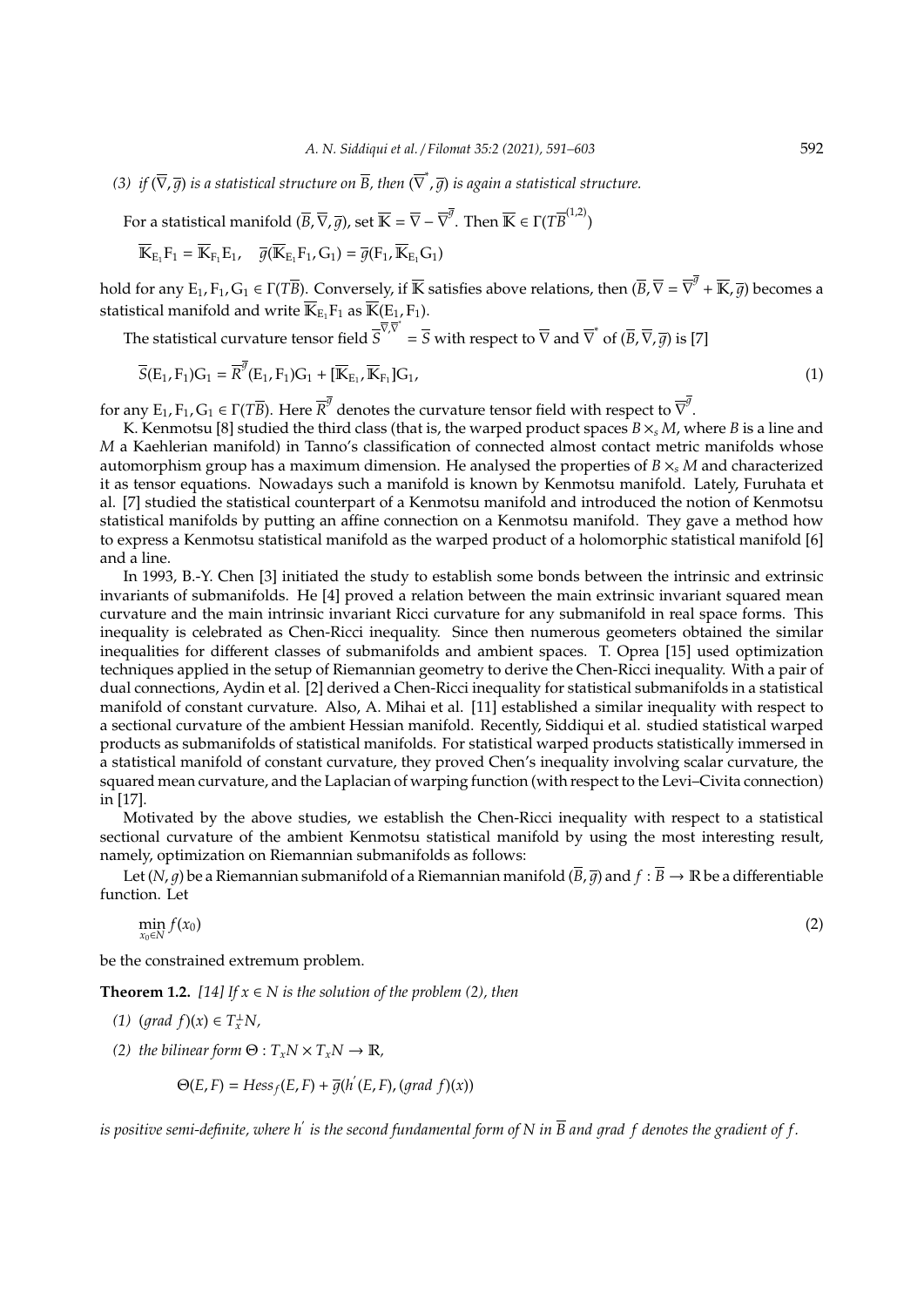We prove the following main theorem of the article:

**Theorem 1.3.** *Let* (*B*(*c*),∇, 1, φ, ξ) *be a* (2*s*+1)−*dimensional Kenmotsu statistical manifold of constant* φ−*sectional curvature c and* (*N*,∇, 1) *be an* (*k* + 1)−*dimensional statistical submanifold in B*(*c*)*. Then*

*(1)* For each unit vector  $E_1 \in T_pN$ ,  $p \in N$ ,

$$
Ric^{\nabla,\nabla^*}(E_1) \geq 2Ric^0(E_1) - \left\{ \frac{3(\overline{c}+1)}{4} ||\mathcal{P}E_1||^2 + \frac{k}{4} [(\overline{c}+1)(1-g^2(E_1,\xi)) - 4] \right\}
$$

$$
-\frac{(k+1)^2}{8} [||\mathcal{H}||^2 + ||\mathcal{H}^*||^2],
$$
(3)

*where Ric*<sup>0</sup> *denotes the Ricci curvature with respect to Levi-Civita connection.*

*(2) Moreover, the equality holds in the inequality (3) if and only if*

$$
2h(\mathbf{E}_1, \mathbf{E}_1) = (k+1)\mathcal{H}(p), \quad 2h^*(\mathbf{E}_1, \mathbf{E}_1) = (k+1)\mathcal{H}^*(p),
$$
  

$$
h(\mathbf{E}_1, \mathbf{F}_1) = 0, \quad h^*(\mathbf{E}_1, \mathbf{F}_1) = 0,
$$

*for all*  $F_1 \in T_pN$  *orthogonal to*  $E_1$ *.* 

#### **2. Preliminaries**

Let  $(N, \nabla, g)$  and  $(\overline{B}, \overline{\nabla}, \overline{g})$  be two statistical manifolds. An immersion  $\iota : N \to \overline{B}$  is called a statistical immersion if  $(\nabla, g)$  coincides with the induced statistical structure, that is, if

$$
(\nabla_{E_1} g)(F_1, G_1) = (\nabla_{F_1} g)(E_1, G_1)
$$
\n(4)

holds for any  $E_1$ ,  $F_1$ ,  $G_1 \in \Gamma(T\overline{B})$ . If a statistical immersion exists between two statistical manifolds, then we call (*N*,  $\nabla$ , *q*) as a statistical submanifold in ( $\overline{B}$ ,  $\overline{\nabla}$ ,  $\overline{q}$ ). Then the Gauss formulae are [18]

$$
\overline{\nabla}_{E_1} F_1 = \nabla_{E_1} F_1 + h(E_1, F_1), \tag{5}
$$

and

$$
\overline{\nabla}_{E_1}^* F_1 = \nabla_{E_1}^* F_1 + h^*(E_1, F_1), \tag{6}
$$

for any  $E_1$ ,  $F_1 \in \Gamma(TN)$ . We denote the dual connections on  $\Gamma(TN^{\perp})$  by  $D^{\perp}$  and  $D^{\perp*}$ . Then the corresponding Weingarten formulae are [18]:

$$
\overline{\nabla}_{E_1} \mathcal{U} = -A_{\mathcal{U}} E_1 + D_{E_1}^{\perp} \mathcal{U}, \tag{7}
$$

and

$$
\overline{\nabla}_{E_1}^* \mathcal{U} = -A_{\mathcal{U}}^* E_1 + D_{E_1}^{\perp *} \mathcal{U}, \tag{8}
$$

for any  $E_1 \in \Gamma(TN)$  and  $\mathcal{U} \in \Gamma(TN^{\perp})$ . The symmetric and bilinear embedding curvature tensors of *N* in  $\overline{B}$ with respect to  $\overline{\nabla}$  and  $\overline{\nabla}^*$  are denoted by *h* and *h*<sup>\*</sup> respectively. The linear transformations  $A_{\mathcal{U}}$  and  $A_{\mathcal{U}}^*$  are given by [18]

$$
\overline{g}(h(E_1, F_1), \mathcal{U}) = g(A_{\mathcal{U}}^* E_1, F_1), \qquad (9)
$$

and

$$
\overline{g}(h^*(E_1, F_1), \mathcal{U}) = g(A_{\mathcal{U}}E_1, F_1), \qquad (10)
$$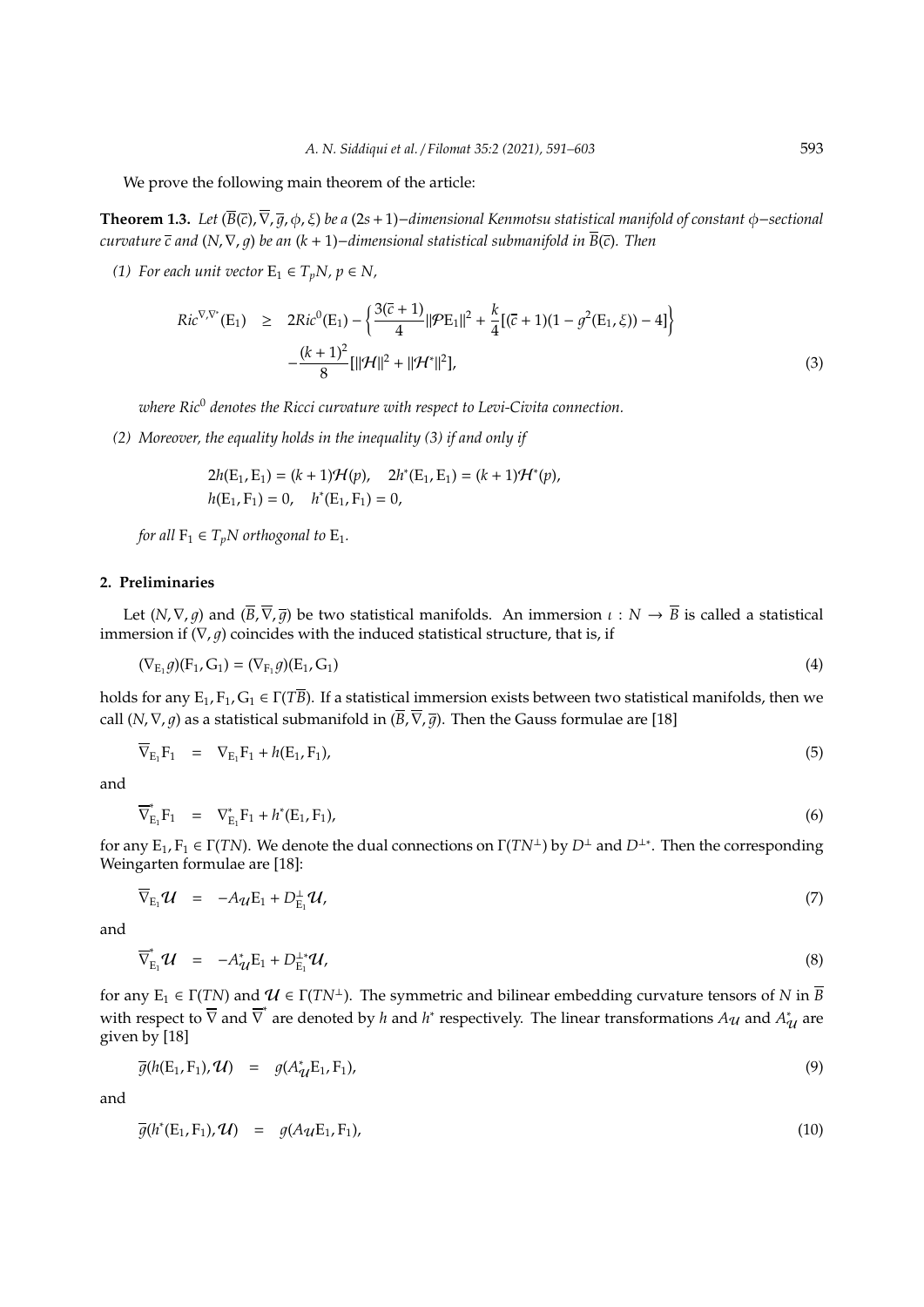for any  $E_1, F_1 \in \Gamma(TN)$  and  $\mathcal{U} \in \Gamma(TN^{\perp})$ .

We denote the Riemannian curvature tensor fields with respect to  $\bar{\nabla}$  and  $\bar{\nabla}$  by  $\bar{R}$  and  $\bar{R}$ <sup>\*</sup>, respectively. Also, *R* and *R*<sup>\*</sup> are the the Riemannian curvature tensor fields with respect to the induced connections  $\bar{V}$ and  $\nabla^*$  of  $\overline{\nabla}$  and  $\overline{\nabla}^*$ , respectively. Then the Gauss equations are [18]

$$
\overline{g}(\overline{R}(E_1, F_1)G_1, H_1) = g(R(E_1, F_1)G_1, H_1) + \overline{g}(h(E_1, G_1), h^*(F_1, H_1)) \n- \overline{g}(h^*(E_1, H_1), h(F_1, G_1)),
$$
\n(11)

and

$$
\overline{g}(\overline{R}^*(E_1, F_1)G_1, H_1) = g(R^*(E_1, F_1)G_1, H_1) + \overline{g}(h^*(E_1, G_1), h(F_1, H_1))
$$
  
 
$$
-\overline{g}(h(E_1, H_1), h^*(F_1, G_1)),
$$
 (12)

for any  $E_1$ ,  $F_1$ ,  $G_1$ ,  $H_1 \in \Gamma(TN)$ . Also, we have

$$
2\overline{S} = \overline{R} + \overline{R}^*,\tag{13}
$$

and

$$
2S = R + R^*,\tag{14}
$$

where  $S^{\nabla,\nabla^*}=S\in \Gamma(TN^{(1,3)})$  denotes the statistical curvature tensor field with respect to  $\nabla$  and  $\nabla^*$  of  $(N,\nabla,g)$ .

In general, one cannot define a sectional curvature with respect to the dual connections (which are not metric) by the standard definitions. However, B. Opozda [12, 13] defined a sectional curvature on a statistical manifold as follows:

$$
\overline{\mathcal{K}}(\mathbf{E}_1 \wedge \mathbf{F}_1) = g(\overline{S}(\mathbf{E}_1, \mathbf{F}_1) \mathbf{F}_1, \mathbf{E}_1) \n= \frac{1}{2} (g(\overline{R}(\mathbf{E}_1, \mathbf{F}_1) \mathbf{F}_1, \mathbf{E}_1) + g(\overline{R}^*(\mathbf{E}_1, \mathbf{F}_1) \mathbf{F}_1, \mathbf{E}_1)),
$$
\n(15)

for any orthonormal vectors  $E_1, F_1 \in \Gamma(T\overline{B})$ .

Suppose that  $dim(N) = k$  and  $dim(\overline{B}) = s$ . Given a local orthonormal frame  $\{e_1, \ldots, e_k\}$  of  $T_pN$  and  ${e_{k+1}, \ldots, e_s}$  of  $T_pN^{\perp}$ ,  $p \in N$ . Then the mean curvature vectors *H* and *H*<sup>\*</sup> are

$$
k\mathcal{H}=\sum_{i=1}^k h(e_i,e_i),\quad k\mathcal{H}^*=\sum_{i=1}^k h^*(e_i,e_i).
$$

From Remark 1.1, it can be easily verified that

$$
2h^0 = h + h^*, \quad \text{and hence} \quad 2\mathcal{H}^0 = \mathcal{H} + \mathcal{H}^*,
$$

where  $h^0$  and  $\mathcal{H}^0$  are the second fundamental form and the mean curvature field with respect to  $\overline{\nabla}^{\overline{g}}$ respectively. We set

$$
h_{ij}^r = \overline{g}(h(e_i,e_j),e_r), \quad h_{ij}^{*r} = \overline{g}(h^*(e_i,e_j),e_r),
$$

for  $i, j = \{1, \ldots, m\}$  and  $r = \{k + 1, \ldots, n\}$ . Then the squared norm of mean curvature vectors are

$$
k^2 ||\mathcal{H}||^2 = \sum_{r=k+1}^s \bigg( \sum_{i=1}^k h_{ii}^r \bigg)^2, \quad k^2 ||\mathcal{H}^*||^2 = \sum_{r=k+1}^s \bigg( \sum_{i=1}^k h_{ii}^{*r} \bigg)^2.
$$

Kenmotsu geometry is a branch of differential geometry with nice applications in mechanics of dynamical systems with time dependent Hamiltonian, geometrical optics, thermodynamics and geometric quantization. Also, the study of submanifolds in Kenmotsu ambient spaces is a valuable subject in Kenmotsu geometry, which has been analysed by many geometers.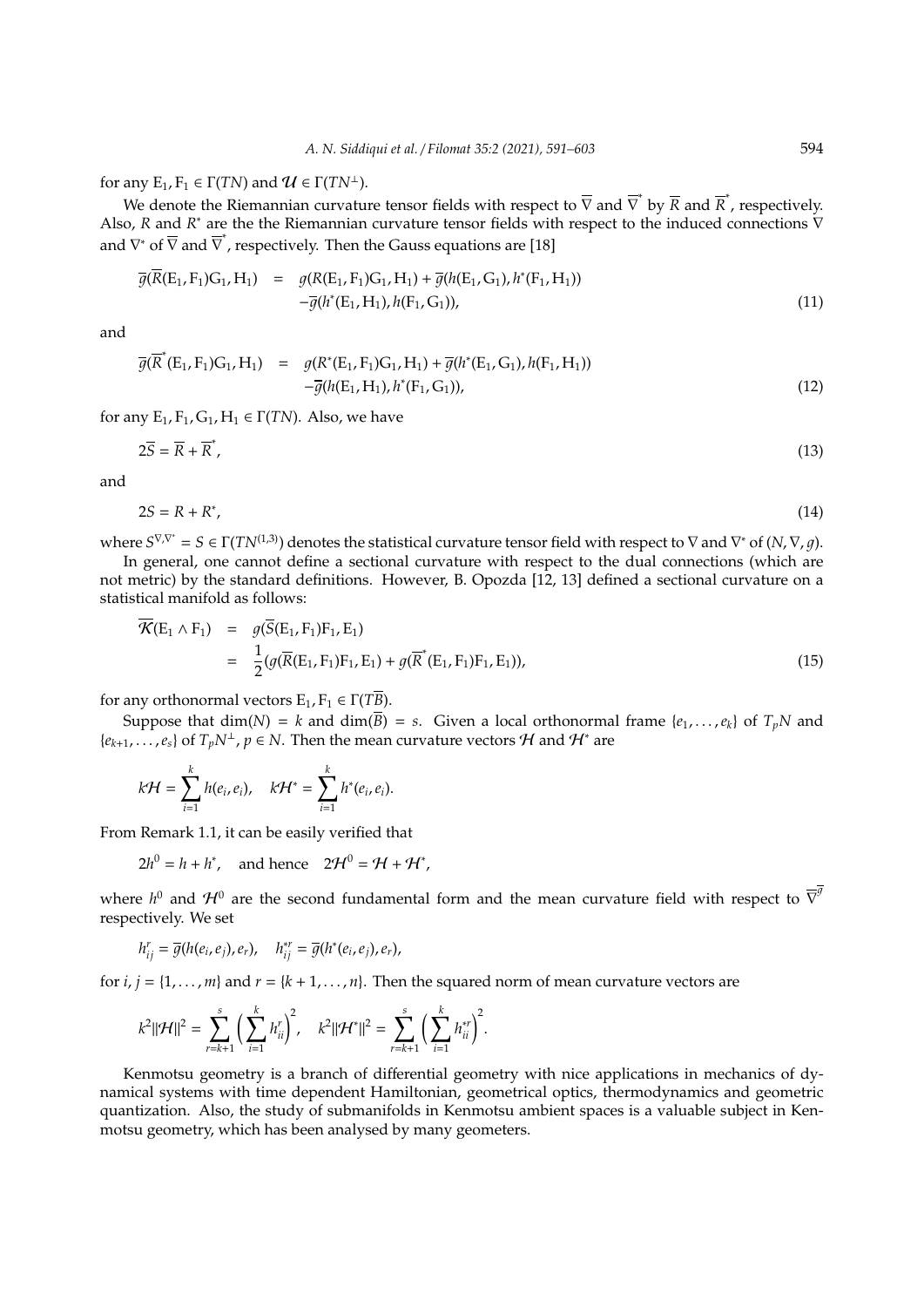**Definition 2.1.** [7] Let  $(\overline{B}, \overline{\nabla}, \overline{g}, \phi, \xi)$  be a Kenmotsu manifold. A quadruplet  $(\overline{B}, \overline{\nabla} = \overline{\nabla}^{\overline{g}} + \overline{\mathbb{K}}, \overline{g}, \phi, \xi)$  is called a *Kenmotsu statistical manifold if*  $(\nabla, \overline{q})$  *is a statistical structure on*  $\overline{B}$  *and the formula* 

$$
\overline{\mathbf{K}}(\mathbf{E}_1, \phi \mathbf{F}_1) = -\phi \overline{\mathbf{K}}(\mathbf{E}_1, \mathbf{F}_1)
$$
(16)

*holds for any*  $E_1, F_1 \in \Gamma(T\overline{B})$ *. Here we call*  $(\overline{\nabla}, \overline{g}, \phi, \xi)$  *a Kenmotsu statistical structure on*  $\overline{B}$ *.* 

A Kenmotsu statistical manifold  $(\overline{B}, \overline{\nabla}, \overline{q}, \phi, \xi)$  is said to be of constant  $\phi$ −sectional curvature  $\overline{c} \in \mathbb{R}$  if [7]

$$
\overline{R}(E_1, F_1)G_1 = \frac{\overline{c} - 3}{4} \{ \overline{g}(F_1, G_1)E_1 - \overline{g}(E_1, G_1)F_1 \} \n+ \frac{\overline{c} + 1}{4} \{ \overline{g}(\phi F_1, G_1) \phi E_1 - \overline{g}(\phi E_1, G_1) \phi F_1 \n- 2\overline{g}(\phi E_1, F_1) \phi G_1 - \overline{g}(F_1, \xi) \overline{g}(G_1, \xi) E_1 \n+ \overline{g}(E_1, \xi) \overline{g}(G_1, \xi)F_1 + \overline{g}(F_1, \xi) \overline{g}(G_1, E_1) \xi \n- \overline{g}(E_1, \xi) \overline{g}(G_1, F_1) \xi \},
$$
\n(17)

for  $E_1, F_1, G_1 \in \Gamma(T\overline{B})$ . We denote it by  $\overline{B}(\overline{c})$ .

Let  $(N, \nabla, q)$  be a statistical submanifold in a Kenmotsu statistical manifold  $(\overline{B}, \overline{\nabla}, \overline{q}, \phi, \xi)$ . Then, the corresponding Gauss equation is given by (for details see [6])

$$
R(E_1, F_1)G_1 = \frac{\overline{c} - 3}{4} \{g(F_1, G_1)E_1 - g(E_1, G_1)F_1\} \n+ \frac{\overline{c} + 1}{4} \{g(\phi F_1, G_1)\phi E_1 - g(\phi E_1, G_1)\phi F_1 \n- 2g(\phi E_1, F_1)\phi G_1 - g(F_1, \xi)g(G_1, \xi)E_1 \n+ g(E_1, \xi)g(G_1, \xi)F_1 + g(F_1, \xi)g(G_1, E_1)\xi \n- g(E_1, \xi)g(G_1, F_1)\xi \} \n+ \frac{1}{2} \{A_{h(F_1, G_1)}E_1 + A_{h^*(F_1, G_1)}^*E_1\} \n- \frac{1}{2} \{A_{h(E_1, G_1)}F_1 + A_{h^*(E_1, G_1)}^*F_1\},
$$
\n(18)

for any  $E_1, F_1, G_1 \in \Gamma(TN)$ .

Any  $E_1 \in \Gamma(TN)$  can be decomposed uniquely into its tangent and normal parts  $PE_1$  and  $CE_1$  respectively,

 $\phi E_1 = PE_1 + CE_1$ .

The squared norm of *P* is defined by

$$
||P||^2 = \sum_{i,j=1}^{k+1} g^2 (Pe_i, e_j),
$$

where  $\{e_1, \ldots, e_{k+1}\}$  denotes a local orthonormal frame of  $T_pN$ .

A statistical submanifold (*N*,  $\nabla$ , *q*) in a Kenmotsu statistical manifold ( $\overline{B}$ ,  $\overline{\nabla}$ ,  $\overline{q}$ ,  $\phi$ ,  $\xi$ ) is said to be invariant, *C* = 0, (respectively, anti-invariant, *P* = 0) if  $\phi$ E<sub>1</sub> ∈ Γ(*TN*) for any E<sub>1</sub> ∈ Γ(*TN*) (respectively,  $\phi$ E<sub>1</sub> ∈ Γ(*TN*<sup>⊥</sup>) for any  $E_1 \in \Gamma(TN)$ ).

# **3. Statistical Curvature Properties**

Before going to prove the results, first we recall the following results of [7]: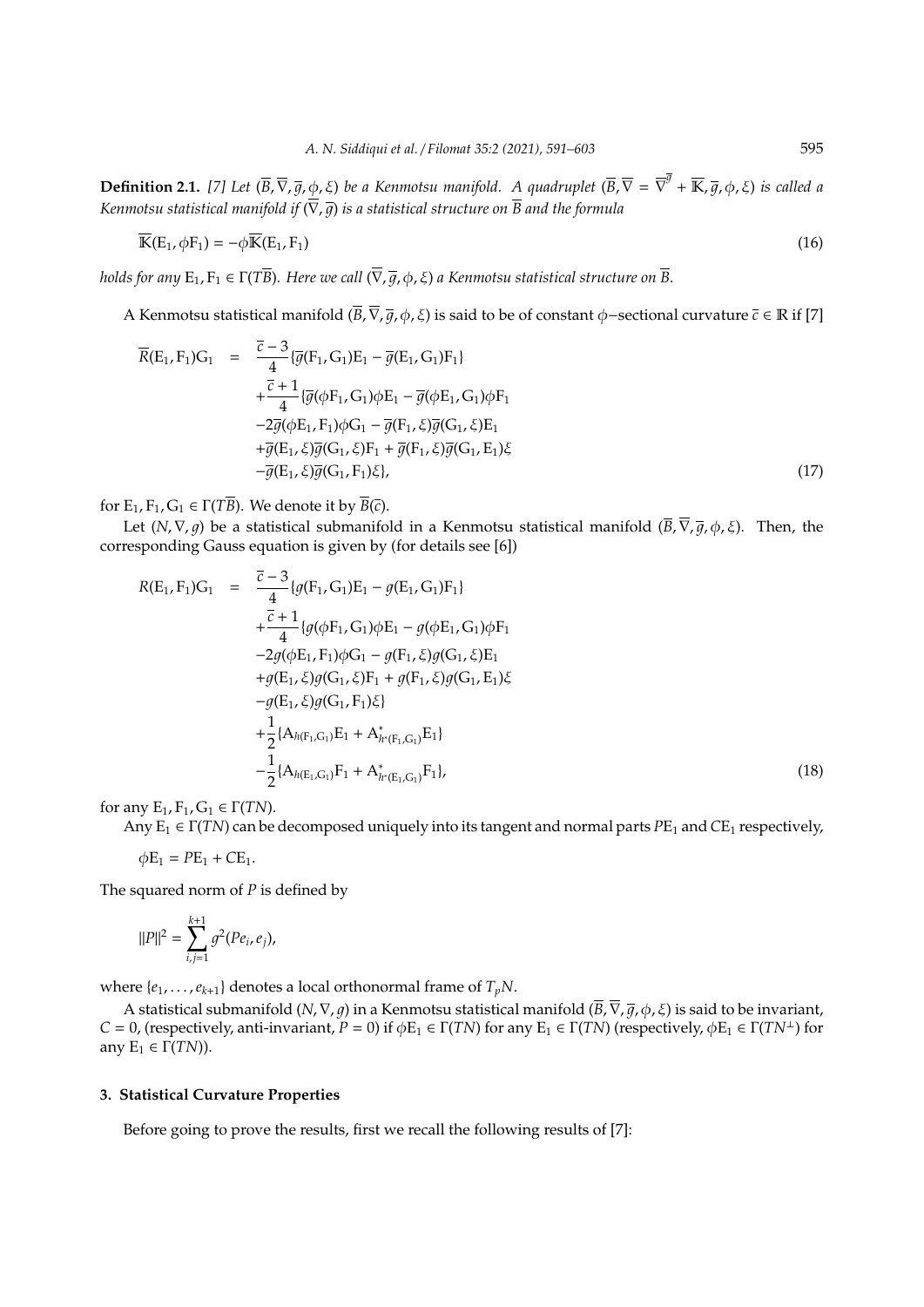**Proposition 3.1.** [7] Let  $(\tilde{B}, \tilde{g}, I)$  be an almost Hermitian manifold. Set  $\overline{B} = \tilde{B} \times \mathbb{R}$ ,  $\overline{g} = e^{2\alpha}g + (d\alpha)^2$ ,  $\xi = \frac{\partial}{\partial \alpha} \in \Gamma(T\overline{B})$  $a$ nd define  $\phi \in \Gamma(T\overline{B}^{(1,1)})$  by  $\phi \mathrm{E}_2 = J\mathrm{E}_2$  for any  $\mathrm{E}_2 \in \Gamma(T\tilde{B})$  and  $\phi \xi = 0$ . Then,

- *(1)* The triple  $(\overline{q}, \varphi, \xi)$  *is an almost contact metric structure on*  $\overline{B}$ *.*
- (2) The pair ( $\tilde{q}$ ,  $\tilde{p}$ ) *is a Kähler structure on*  $\tilde{B}$  *if and only if the triple* ( $\overline{q}$ ,  $\phi$ ,  $\xi$ ) *is a Kenmotsu structure on*  $\overline{B}$ .

**Theorem 3.2.** [7] Let ( $\tilde{B}$ ,  $\tilde{q}$ , I) *be a Kähler manifold*, ( $\overline{B} = \tilde{B} \times \mathbb{R}$ ,  $\overline{q}$ ,  $\phi$ ,  $\xi$ ) *the Kenmotsu manifold as in Proposition* 3.1, and  $(\overline{\nabla} = \nabla^{\overline{g}} + \overline{\mathbb{K}}, \overline{g})$  a statistical structure on  $\overline{B}$ . Define  $\mathcal{A} \in \Gamma(T\overline{B}^{(0,2)} \otimes T\widetilde{B})$ ,  $\Theta \in \Gamma(T\overline{B}^{(0,2)})$  and  $\mathbb{K} \in \Gamma(T\widetilde{B}^{(1,2)})$ *by*

 $\overline{\mathbb{K}}(\mathbb{E}_1, \mathbb{F}_1) = \mathcal{A}(\mathbb{E}_1, \mathbb{F}_1) + \Theta(\mathbb{E}_1, \mathbb{F}_1)\xi$ , and  $\mathbb{K}(\mathbb{E}_2, \mathbb{F}_2) = \mathcal{A}(\mathbb{E}_2, \mathbb{F}_2)$ ,

*for*  $E_1, F_1 \in \Gamma(T\overline{B})$  *and*  $E_2, F_2 \in \Gamma(T\tilde{B})$ *. Then the following conditions are equivalent:* 

- *(1)*  $(\overline{\nabla}, \overline{q}, \phi, \xi)$  *is a Kenmotsu statistical structure on*  $\overline{B}$ *.*
- (2)  $(\tilde{\nabla} = \nabla^{\tilde{g}} + \mathbb{K}, \tilde{g}, J)$  *is a holomorphic statistical structure on* N, and the formulae  $\mathcal{A}(E_1, \xi) = 0$ ,  $\Theta(E_1, F_2) = 0$ *hold for*  $E_1 \in \Gamma(T\overline{B})$  *and*  $F_2 \in \Gamma(T\overline{B})$ *.*

**Proposition 3.3.** [7] Let  $(\tilde{B}, \tilde{\nabla} = \nabla^{\tilde{g}} + \mathbb{K}, \tilde{g}, I)$  be a holomorphic statistical manifold, and  $(\overline{B} = \tilde{B} \times \mathbb{R}, \overline{g}, \phi, \xi)$  the *Kenmotsu manifold as in Proposition* 3.1. For any β ∈  $C^∞(\overline{B})$ , define  $\overline{\mathbb{K}}$  ∈ Γ(T $\overline{B}^{(1,2)}$ ) by

 $\overline{\mathbb{K}}(\mathbb{E}_2, \mathbb{F}_2) = \mathbb{K}(\mathbb{E}_2, \mathbb{F}_2), \quad \overline{\mathbb{K}}(\mathbb{E}_2, \xi) = \overline{\mathbb{K}}(\xi, \mathbb{E}_2) = 0, \quad \text{and} \quad \overline{\mathbb{K}}(\xi, \xi) = \beta \xi,$ 

for any  $E_2$ ,  $F_2\in \Gamma(T\tilde{B})$ . Then  $(\overline{\nabla}=\nabla^{\overline{g}}+\overline{\mathbb{K}},\overline{g},\phi,\xi)$  is a Kenmotsu statistical structure on  $\overline{B}.$ 

Here we construct an easy example on Kenmotsu statistical manifold by using above Propositions 3.1 and 3.3. This is as follows:

**Example 3.4.** Let us consider a holomorphic statistical manifold  $(\tilde{B}^2, \tilde{\nabla} = \nabla^{\tilde{g}} + \mathbb{K}, \tilde{g}, J)$  [16], where

$$
\tilde{B}^2 = \{ ^t(x, y) \in \mathbb{R}^2 | x > 0 \}, \quad \tilde{g} = x[(dx)^2 + (dy)^2],
$$
  
\n
$$
J\partial_1 = \partial_2, \qquad J\partial_2 = -\partial_1, \quad \partial_i = \frac{\partial}{\partial x^i}, \quad i = 1, 2,
$$
  
\n
$$
\mathbb{K}(\partial_1, \partial_1) = -\lambda \partial_1, \quad \mathbb{K}(\partial_1, \partial_2) = \mathbb{K}(\partial_2, \partial_1) = \lambda \partial_2, \quad \mathbb{K}(\partial_2, \partial_2) = \lambda \partial_1,
$$

*The a*ffi*ne connections* ∇˜ *on B*˜ <sup>2</sup> *are defined by*

$$
\tilde{\nabla}_{\partial_1} \partial_1 = (\frac{1}{2}(x)^{-1} - \lambda) \partial_1,
$$
  
\n
$$
\tilde{\nabla}_{\partial_1} \partial_2 = \tilde{\nabla}_{\partial_2} \partial_1 = (\frac{1}{2}(x)^{-1} + \lambda) \partial_2,
$$
  
\n
$$
\tilde{\nabla}_{\partial_2} \partial_2 = -(\frac{1}{2}(x)^{-1} - \lambda) \partial_1.
$$

We take a product, that is,  $\overline{B}^3=\tilde{B}\times\mathbb{R}$ , and  $(\overline{B}^3,\overline{g},\phi,\xi)$  is the Kenmotsu manifold as given in Proposition 3.1. *For this, we define*

$$
\phi(x, y, \alpha) = (-y, x, 0), \quad \xi = \frac{\partial}{\partial \alpha} = \partial_{\alpha},
$$
  

$$
\phi \partial_1 = -\partial_2, \quad \phi \partial_2 = \partial_1, \quad \phi \xi = 0,
$$
  

$$
\overline{g} = e^{2\alpha} [(dx)^2 + (dy)^2] + (d\alpha)^2,
$$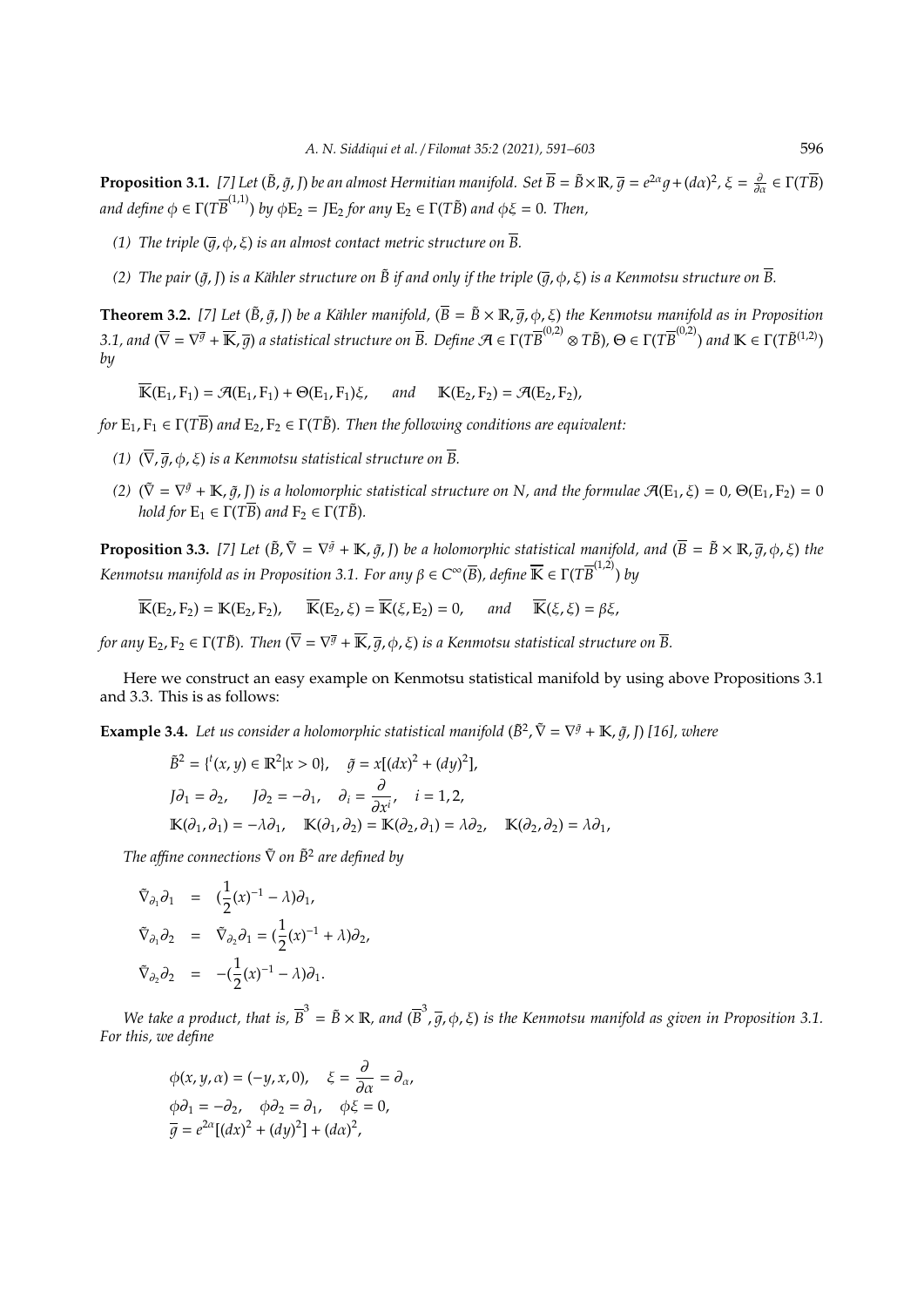$i$  *where (x, y, α) denotes the coordinates of*  $\overline{B}^3$ *. For β = 1, we define a (1,2)−tensor field*  $\overline{\mathbb{K}}$  *∈ Γ(T* $\overline{B}^3$ *) by* 

$$
\overline{\mathbb{K}}(\partial_1, \partial_1) = -\lambda \partial_1, \quad \overline{\mathbb{K}}(\partial_1, \partial_2) = \overline{\mathbb{K}}(\partial_2, \partial_1) = \lambda \partial_2, \quad \overline{\mathbb{K}}(\partial_\alpha, \partial_\alpha) = \partial_\alpha, \n\overline{\mathbb{K}}(\partial_2, \partial_2) = \lambda \partial_1, \quad \overline{\mathbb{K}}(\partial_i, \partial_\alpha) = \overline{\mathbb{K}}(\partial_\alpha, \partial_i) = 0, \quad i = 1, 2.
$$

Thus, by Proposition 3.3, we conclude that  $(\overline{\nabla}=\nabla^{\overline{g}}+\overline{\mathbb{K}},\overline{g},\phi,\xi)$  is a Kenmotsu statistical structure on  $\overline{B}^3.$ 

We recall the definition of Jacobi operator [10] and give the following statistical version of the definition of Jacobi operator:

**Definition 3.5.** *Let*  $(\overline{B}, \overline{\nabla}, \overline{q})$  *be a statistical manifold. For any tangent vector field*  $E_1$  *at*  $p \in \overline{B}$ *, the Jacobi operator*  $R_{\rm{E}_{1}}$  is defined by

$$
(\overline{R}_{E_1}F_1)(p) = (\overline{R}(F_1, E_1)E_1)(p),\tag{19}
$$

*for any*  $F_1 \in \Gamma(T\overline{B})$ *.* 

**Remark 3.6.** *In particular, we replace*  $E_1$  *by*  $\xi$  *in the equation (19), then we call*  $\overline{R}_{\xi}$  *as structure Jacobi operator.* 

We give the following propositions:

**Proposition 3.7.** Let  $(\tilde{B}, \tilde{\nabla} = \nabla^{\tilde{g}} + \mathbb{K}, \tilde{g}, I)$  and  $(\overline{B}, \overline{\nabla} = \nabla^{\overline{g}} + \overline{\mathbb{K}}, \overline{g}, \phi, \xi)$  be a holomorphic statistical manifold, and *the Kenmotsu statistical manifold as in Theorem 3.2, respectively. Then the structure Jacobi operator is parallel with respect to*  $\overline{\nabla}$ *.* 

*Proof.* From (3.18) of [7] and (19), we have  $\overline{R}_{\xi}(E_2) = \overline{R}(E_2, \xi)\xi = -E_2$ , for any  $E_2 \in \Gamma(T\tilde{B})$ . For any  $F_2 \in \Gamma(T\tilde{B})$ , we have

$$
(\overline{\nabla}_{F_2} \overline{R}_{\xi})(E_2)=\overline{\nabla}_{F_2} \overline{R}_{\xi}(E_2)-\overline{R}_{\xi}(\overline{\nabla}_{F_2}E_2)=-\overline{\nabla}_{F_2}E_2+\overline{\nabla}_{F_2}E_2=0.
$$

Hence, we get our assertion.  $\square$ 

**Remark 3.8.** *In the same Proposition 3.7, one can prove that the structure Jacobi operator is parallel with respect to* ∇ ∗ *also.*

**Definition 3.9.** *A statistical manifold is said to be a Ricci-flat statistical manifold if its Ricci curvature vanishes.*

**Proposition 3.10.** Let  $(\tilde{B},\tilde{\nabla}=\nabla^{\tilde{g}}+\mathbb{K},\tilde{g},\vec{l})$  and  $(\overline{B},\overline{\nabla}=\nabla^{\overline{g}}+\overline{\mathbb{K}},\overline{g},\varphi,\xi)$  be a holomorphic statistical manifold, and *the Kenmotsu statistical manifold as in Theorem 3.2, respectively. If B is of constant* φ−*sectional curvature c and*  $dim(\tilde{B}) = 2s$ , then Ricci tensor  $\tilde{Ric}$  of  $(\tilde{B}, \tilde{\nabla}, \tilde{q})$  *is given by* 

$$
\widetilde{Ric} = e^{2\alpha} \left( \frac{(\overline{c} + 1)(s + 1)}{2} \right) \widetilde{g},
$$

*for any s*  $\in \mathbb{R}$ *. Furthermore,*  $\tilde{B}$  *is Ricci-flat statistical manifold if*  $\overline{c} = -1$ *.*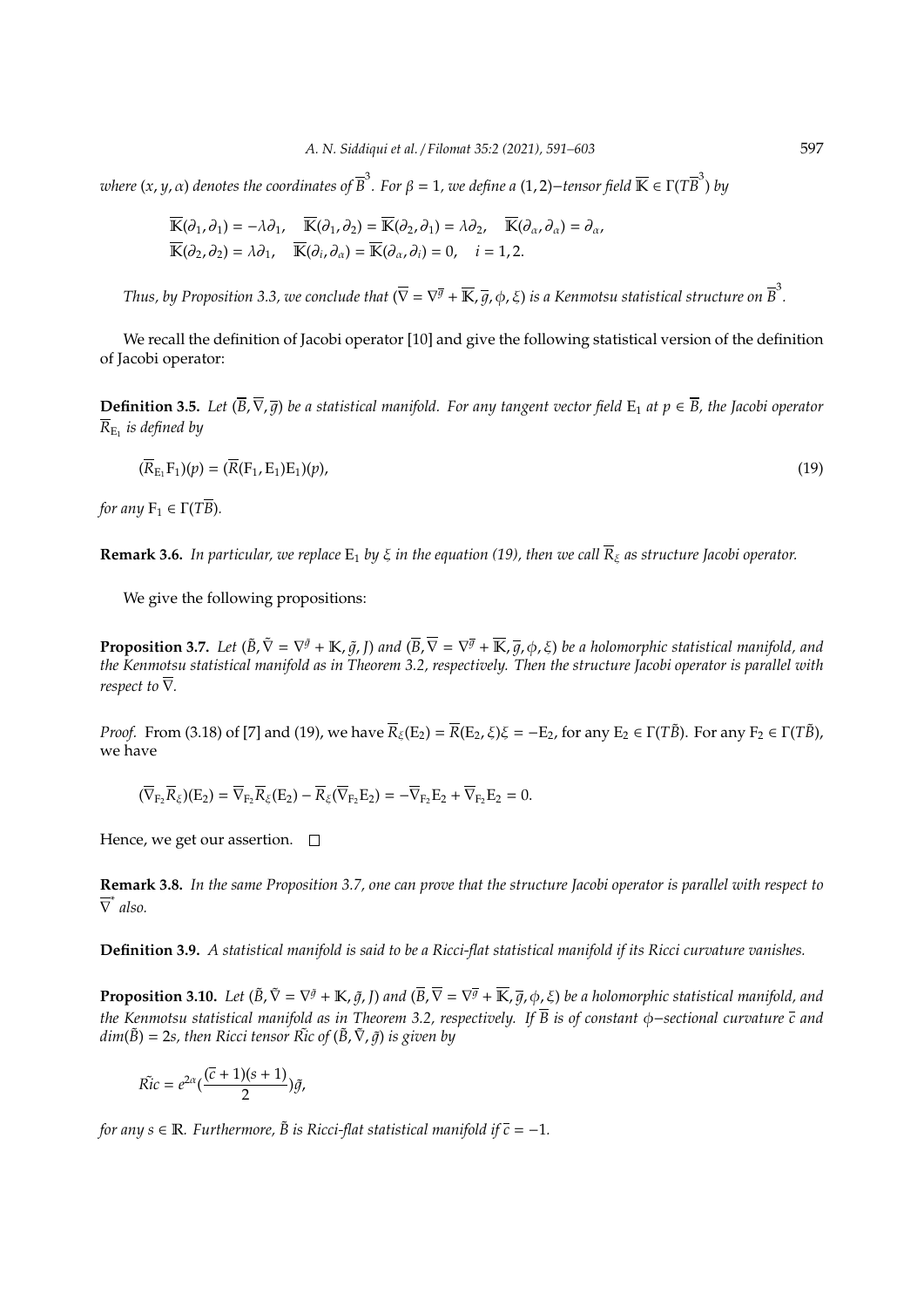*Proof.* Let  $\{\tilde{e}_1,\ldots,\tilde{e}_{2s}\}$  be a local orthonormal frame of  $T_p\tilde{B}$ ,  $p \in \tilde{B}$ . From Proposition 3.9. of [7], we get

$$
\begin{split}\n\tilde{Ric}(E_2) &= \sum_{i=1}^{2s} \tilde{g}(\tilde{R}(\tilde{e}_i, E_2) E_2, \tilde{e}_i) \\
&= e^{2\alpha} (\frac{\bar{c} + 1}{4}) \sum_{i=1}^{2s} \{ \tilde{g}(E_2, E_2) \tilde{g}(\tilde{e}_i, \tilde{e}_i) - \tilde{g}(\tilde{e}_i, E_2) \tilde{g} (E_2, \tilde{e}_i) \\
&\quad + \tilde{g}(JE_2, E_2) \tilde{g}(J\tilde{e}_i, \tilde{e}_i) - 3\tilde{g}(J\tilde{e}_i, E_2) \tilde{g}(JE_2, \tilde{e}_i) \} \\
&= e^{2\alpha} (\frac{\bar{c} + 1}{4}) \{ (2s - 1) ||E_2||^2 + 3\tilde{g}(JE_2, JE_2) \} \\
&= e^{2\alpha} (\frac{\bar{c} + 1}{4}) (2s + 2) ||E_2||^2 \\
&= e^{2\alpha} \frac{(\bar{c} + 1)(s + 1)}{2} ||E_2||^2,\n\end{split}
$$

where  $\tilde{R}$  denotes the statistical curvature tensor field of  $(\tilde{\nabla}, \tilde{g})$ ,  $s \in \mathbb{R}$  and  $E_2 \in \Gamma(T\tilde{B})$ . If we take  $\bar{c} = -1$ ,  $\tilde{Ric} = 0$  implies that Ricci curvature of  $\tilde{B}$  vanishes, and hence  $\tilde{B}$  is Ricci-flat statistical manifold. This is the required assertion.  $\square$ 

**Proposition 3.11.** Let  $(\tilde{B}, \tilde{\nabla} = \nabla^{\tilde{g}} + \mathbb{K}, \tilde{g}, I)$  and  $(\overline{B}, \overline{\nabla} = \nabla^{\overline{g}} + \overline{\mathbb{K}}, \overline{g}, \varphi, \xi)$  be a holomorphic statistical manifold, and the Kenmotsu statistical manifold as in Proposition 3.3, respectively. If  $\mathbb{K}(\mathrm{E}_2,\mathrm{F}_2) = 0$ , and  $\overline{\mathbb{K}}(\mathrm{E}_1,\mathrm{F}_1) =$  $\beta\overline{g}(\E_1,\xi)\overline{g}(\F_1,\xi)\xi$ , for any  $E_2$ ,  $F_2\in \Gamma(T\tilde{B})$ ,  $\beta\in C^\infty(\overline{B})$  and  $E_1$ ,  $F_1\in \Gamma(T\overline{B})$ . Then the following formulae hold:

- *(1)*  $\overline{R}(E_1, F_1)\xi = \overline{q}(F_1, \xi)E_1 \overline{q}(E_1, \xi)F_1.$
- *(2)*  $\overline{R}(\xi, E_1)F_1 = \overline{q}(E_1, F_1)\xi \overline{q}(\xi, F_1)E_1$ .
- (3)  $\overline{R}(\phi E_1, \xi)F_1 = \overline{q}(\xi, F_1)\phi E_1 \overline{q}(\phi E_1, F_1)\xi$ .
- (4)  $\overline{R}(E_1, \phi F_1)\xi + \overline{R}(\xi, E_1)\phi F_1 = -\overline{R}(\phi F_1, \xi)E_1$ .
- (5) The sectional curvature  $\overline K$  for a plane section containing  $\xi$  is equal to  $\overline g(E_1,E_1)-\overline g(E_1,\xi)^2$  at every point of  $\overline B$ , *that is,*

$$
\overline{\mathcal{K}}(\mathrm{E}_1 \wedge \xi) = \overline{g}(\overline{\mathrm{R}}(\mathrm{E}_1, \xi)\xi, \mathrm{E}_1) = \overline{g}(\mathrm{E}_1, \mathrm{E}_1) - \overline{g}(\mathrm{E}_1, \xi)^2.
$$

*Proof.* By using (1) and straightforward computation, we have our assertions (1), (2) and (3). We get (4) easily by adding (1) and (2). Furthermore, we evaluate  $\overline{g(R}(E_1, F_1)G_1, H_1)$  for  $H_1 = E_1$  and  $F_1 = G_1 = \xi$  and use (1), we get our last assertion (5).  $\Box$ 

**Proposition 3.12.** Let  $(\tilde{B},\tilde{\nabla}=\nabla^{\tilde{g}}+\mathbb{K},\tilde{g},\vec{l})$  and  $(\overline{B},\overline{\nabla}=\nabla^{\overline{g}}+\overline{\mathbb{K}},\overline{g},\varphi,\xi)$  be a holomorphic statistical manifold, and *the Kenmotsu statistical manifold as in Proposition 3.11, respectively. If B is of constant* φ−*sectional curvature c and*  $dim(\overline{B}) = 2s + 1$ , then the Ricci tensor  $\overline{Ric}$  of  $\overline{B}$  has the following forms:

(1)  $\overline{Ric}(E_1, F_1) = t_1 \overline{g}(E_1, F_1) + t_2 \overline{g}(E_1, \xi) \overline{g}(F_1, \xi)$ *, where* 

$$
t_1 = \frac{\overline{c}(s+1) - 3s + 1}{2}
$$
, and  $t_2 = \frac{-(\overline{c}+1)(s+1)}{2}$ .

*Moreover, B is not a Ricci-flat statistical manifold.*

*(2)*  $\overline{Ric}(E_1, \xi) = -2s\overline{q}(E_1, \xi)$ .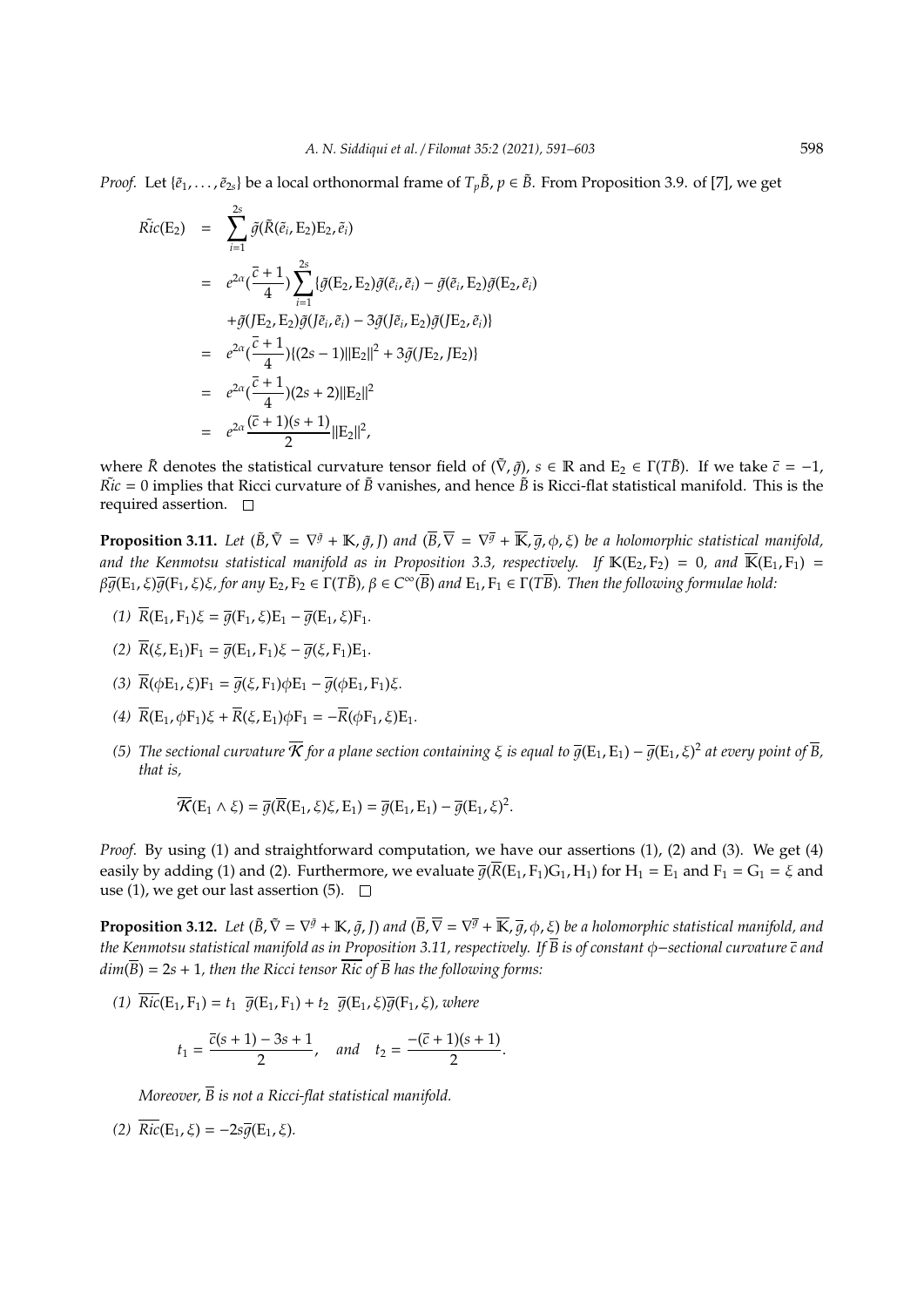(3)  $\overline{Ric}(\phi E_1, \phi F_1) = \overline{Ric}(E_1, F_1) + 2s\overline{q}(E_1, \xi)\overline{q}(F_1, \xi).$ 

*Proof.* From (1) and our assumptions, we have

$$
\overline{g}(\overline{R}(E_1, F_1)G_1, H_1) = \overline{g}(\overline{R}^{\overline{g}}(E_1, F_1)G_1, H_1).
$$

It is known that  $\overline{R}^{\overline{g}}$  is written as the right hand side of (1)-(3) (see [19]). We see that the Ricci curvature of  $\overline{B}$ never vanish. Thus,  $\overline{B}$  can not be a Ricci-flat statistical manifold.  $\square$ 

**Example 3.13.** We recall Examples 3.3 and 3.10 of [7].  $(H^{2s+1}, \overline{\nabla} = \nabla^{\overline{g}} + \overline{\mathbb{K}}, \overline{g}, \phi, \xi)$  is a Kenmotsu statistical *manifold of constant* φ−*sectional curvature c* = −1*. By Proposition 3.12, we conclude that* H2*s*+<sup>1</sup> *is not a Ricci-flat statistical manifold.*

**Proposition 3.14.** *Let* (*B*(*c*),∇, 1, φ, ξ) *be a Kenmotsu statistical manifold of constant* φ−*sectional curvature c and* (*N*,∇, 1) *be a statistical submanifold in B*(*c*) *such that* ξ *is tangent to N and* φ(*TN*) ⊂ *TN. Suppose that*

$$
(1) \ \bar{c} = -1;
$$

(2) 
$$
h(E_1, F_1) = g(E_1, F_1) \mathcal{H}
$$
 and  $h^*(E_1, F_1) = g(E_1, F_1) \mathcal{H}^*$ , for any  $E_1, F_1 \in \Gamma(TN)$ .

*Then* N is a statistical manifold of constant curvature  $g(H, H^*) - 1$  whenever  $g(H, H^*)$  is a constant.

*Proof.* By using equation (18) and given condition (2), we get

$$
R(E_1,F_1)G_1=\frac{\overline{c}-3}{4}[g(F_1,G_1)E_1-g(E_1,G_1)F_1]+g(\mathcal{H},\mathcal{H}^*)[g(F_1,G_1)E_1-g(E_1,G_1)F_1].
$$

Taking into account of condition (1), we obtain our assertion, that is,

$$
R(E_1, F_1)G_1 = (g(\mathcal{H}, \mathcal{H}^*) - 1)[g(F_1, G_1)E_1 - g(E_1, G_1)F_1],
$$

for any  $E_1, F_1, G_1 \in \Gamma(TN)$ .  $\Box$ 

### **4. Chen-Ricci Inequality for Statistical Submanifolds**

*Proof of Theorem 1.3:*

We choose  $\{e_1, \ldots, e_{k+1}\}$  as the orthonormal frame of  $T_pN$  such that  $e_1 = E_1$  and  $||E_1|| = 1$ , and  $\{e_{k+2}, \ldots, e_{2s+1}\}$ as the the orthonormal frame of  $T_pN^{\perp}$ . Then by formulae (11)-(14), we have

*r*=*k*+1

$$
2\overline{S}(e_1, e_i, e_1, e_i) = 2S(e_1, e_i, e_1, e_i) - g(h(e_1, e_1), h^*(e_i, e_i))
$$
  
\n
$$
-g(h^*(e_1, e_1), h(e_i, e_i)) + 2g(h(e_1, e_i), h^*(e_1, e_i))
$$
  
\n
$$
= 2S(e_1, e_i, e_1, e_i) - (4g(h^0(e_1, e_1), h^0(e_i, e_i))
$$
  
\n
$$
-g(h(e_1, e_1), h(e_i, e_i)) - g(h^*(e_1, e_1), h^*(e_i, e_i))
$$
  
\n
$$
-4g(h^0(e_1, e_i), h^0(e_1, e_i)) + g(h(e_1, e_i), h(e_1, e_i))
$$
  
\n
$$
+g(h^*(e_1, e_i), h^*(e_1, e_i))
$$
  
\n
$$
= 2S(e_1, e_i, e_1, e_i) - 4 \sum_{r=k+1}^s (h_{11}^{0r}h_{ii}^{0r} - (h_{1i}^{0r})^2)
$$
  
\n
$$
+ \sum_{r=k+1}^s (h_{11}^r h_{ii}^r - (h_{1i}^r)^2) + \sum_{r=k+1}^s (h_{11}^{sr}h_{ii}^{sr} - (h_{1i}^{sr})^2),
$$

where we have used the notation

 $\overline{S}(E_1, F_1, G_1, H_1) = \overline{q}(\overline{S}(E_1, F_1)H_1, G_1).$ 

*r*=*k*+1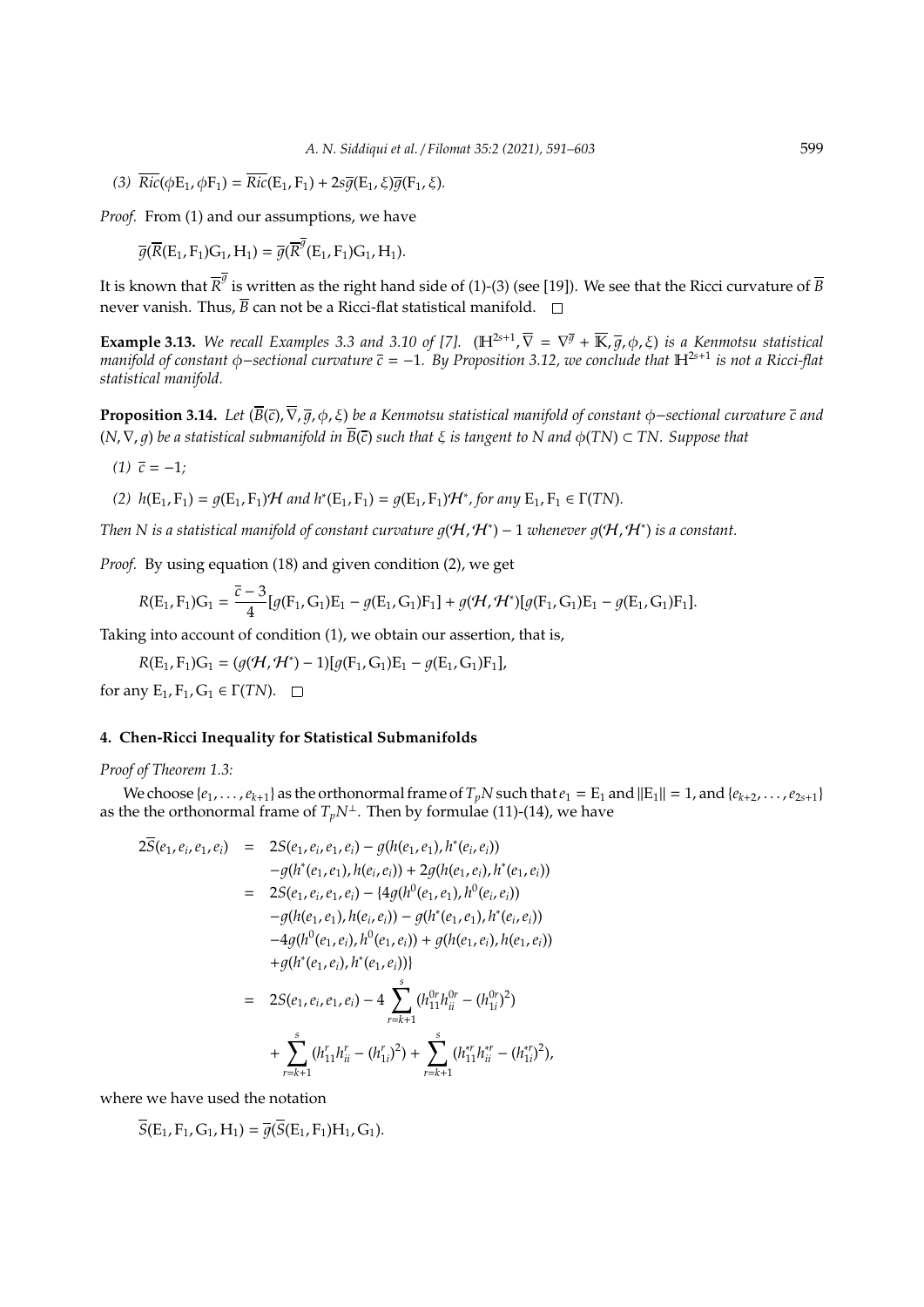Summing over  $2 \le i \le k + 1$  and using (17), we arrive at

$$
2\{\frac{3(\bar{c}+1)}{4}||\mathcal{P}E_1||^2 + \frac{k}{4}[(\bar{c}+1)(1-g^2(E_1,\xi))-4]\}
$$
  
= 
$$
2Ric^{\nabla\nabla^*}(E_1) - 4\sum_{r=k+2}^{2s+1}\sum_{i=2}^{k+1} (h_{11}^{0r}h_{ii}^{0r} - (h_{1i}^{0r})^2)
$$

$$
+ \sum_{r=k+2}^{2s+1}\sum_{i=2}^{k+1} (h_{11}^rh_{ii}^r - (h_{1i}^r)^2) + \sum_{r=k+2}^{2s+1}\sum_{i=2}^{k+1} (h_{11}^rh_{ii}^{*r} - (h_{1i}^{*r})^2),
$$

where *Ric*<sup>∇,∇</sup>\*(E<sub>1</sub>) denotes the Ricci curvature of *N* with respect to  $\nabla$  and  $\nabla^*$  at *p*. Further, we derive

$$
2Ric^{\nabla,\nabla^*}(E_1) - 2\left\{\frac{3(\bar{c}+1)}{4} ||\mathcal{P}E_1||^2 + \frac{k}{4} [(\bar{c}+1)(1 - g^2(E_1, \xi)) - 4]\right\}
$$
  
\n
$$
= 4 \sum_{r=k+2}^{2s+1} \sum_{i=2}^{k+1} (h_{11}^{0r} h_{ii}^{0r} - (h_{1i}^{0r})^2) - \sum_{r=k+2}^{2s+1} \sum_{i=2}^{k+1} (h_{11}^r h_{ii}^r - (h_{1i}^r)^2)
$$
  
\n
$$
- \sum_{r=k+2}^{2s+1} \sum_{i=2}^{k+1} (h_{11}^{*r} h_{ii}^{*r} - (h_{1i}^{*r})^2).
$$
\n(20)

By Gauss equation with respect to  $\overline{\nabla}^{\overline{g}}$ , it follows that

$$
Ric^{0}(E_{1}) - \{\frac{3(\overline{c}+1)}{4}||\mathcal{P}E_{1}||^{2} + \frac{k}{4}[(\overline{c}+1)(1-\overline{g}^{2}(E_{1},\xi)) - 4]\}
$$
  
= 
$$
\sum_{r=k+2}^{2s+1} \sum_{i=2}^{k+1} (h_{11}^{0r}h_{ii}^{0r} - (h_{1i}^{0r})^{2}).
$$

Substituting into (20), we arrive at

$$
2Ric^{\nabla,\nabla^*}(E_1) - 2\{\frac{3(\overline{c}+1)}{4}||\mathcal{P}E_1||^2 + \frac{k}{4}[(\overline{c}+1)(1-g^2(E_1,\xi)) - 4]\}
$$
  
=  $4Ric^0(E_1) - \{3(\overline{c}+1)||\mathcal{P}E_1||^2 + k[(\overline{c}+1)(1-g^2(E_1,\xi)) - 4]\}$   
 $-\sum_{r=k+2}^{2s+1} \sum_{i=2}^{k+1} (h_{11}^r h_{ii}^r - (h_{1i}^r)^2) - \sum_{r=k+2}^{2s+1} \sum_{i=2}^{k+1} (h_{11}^{*r} h_{ii}^{*r} - (h_{1i}^{*r})^2).$ 

On simplifying the previous relation, we get

$$
-Ric^{\nabla,\nabla^*}(E_1) - \{\frac{3(\bar{c}+1)}{4}||\mathcal{P}E_1||^2 + \frac{k}{4}[(\bar{c}+1)(1-\mathcal{g}^2(E_1,\xi)) - 4]\}\
$$
  
+2Ric<sup>0</sup>(E<sub>1</sub>)  
= 
$$
\sum_{r=k+2}^{2s+1} \sum_{i=2}^{k+1} (h'_{11}h'_{ii} - (h'_{1i})^2) + \sum_{r=k+2}^{2s+1} \sum_{i=2}^{k+1} (h''_{11}h''_{ii} - (h''_{1i})^2)
$$
  

$$
\leq \sum_{r=k+2}^{2s+1} \sum_{i=2}^{k+1} h'_{11}h'_{ii} + \sum_{r=k+2}^{2s+1} \sum_{i=2}^{k+1} h''_{11}h''_{ii}.
$$
 (21)

Let us define the quadratic form  $\theta_r$ ,  $\theta^*_r$  :  $\mathbb{R}^{k+1} \to \mathbb{R}$  by

$$
\theta_r(h_{11}^r, h_{22}^r, \dots, h_{kk}^r) = \sum_{r=k+2}^{2s+1} \sum_{i=2}^{k+1} h_{11}^r h_{ii}^r,
$$
  

$$
\theta_r^*(h_{11}^{*r}, h_{22}^{*r}, \dots, h_{kk}^{*r}) = \sum_{r=k+2}^{2s+1} \sum_{i=2}^{k+1} h_{11}^{*r} h_{ii}^{*r}.
$$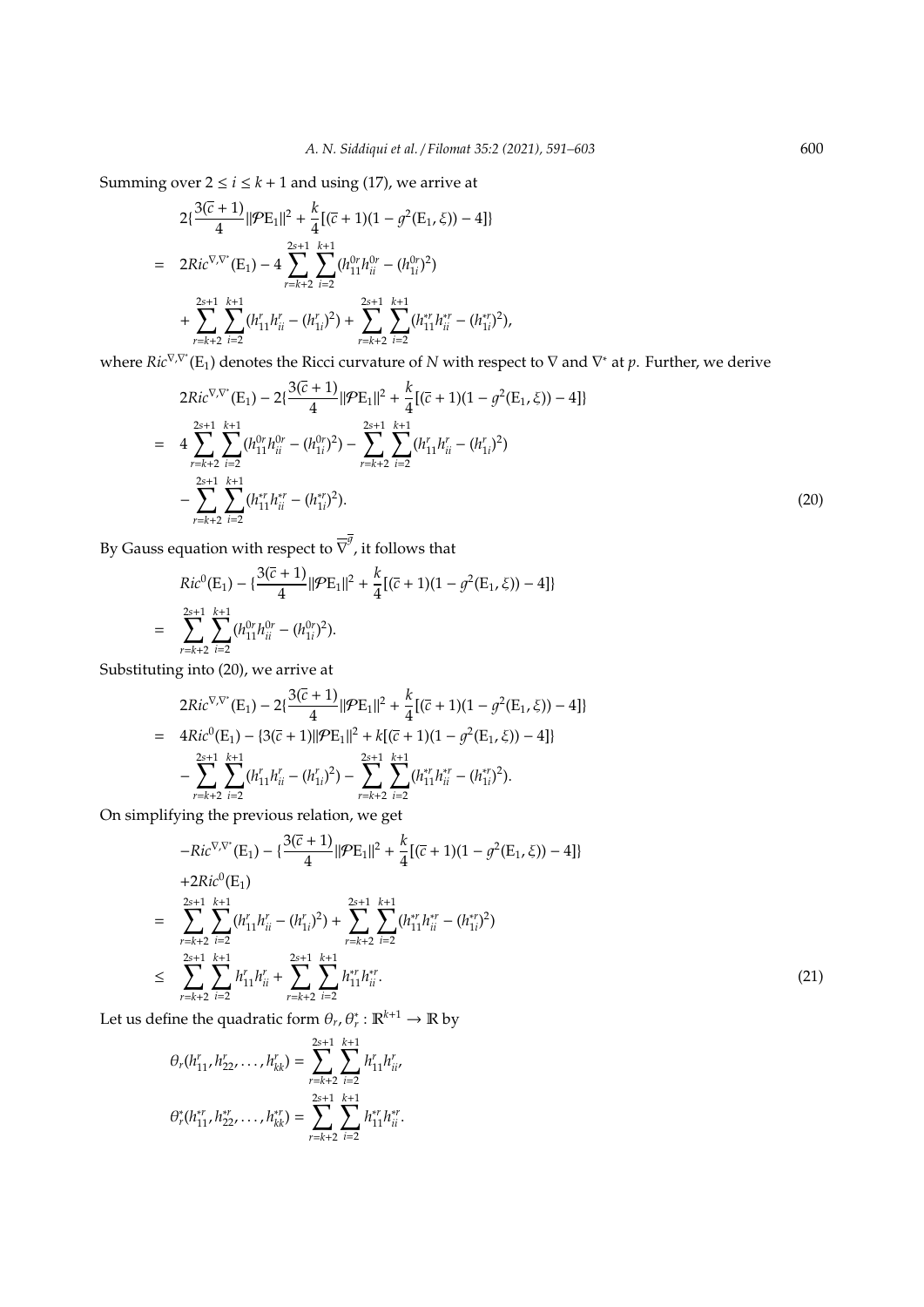We consider the constrained extremum problem  $\max \theta_r$  subject to

$$
Q:\sum_{i=1}^{k+1}h_{ii}^r=a^r,
$$

where  $a^r$  is a real constant. The gradient vector field of the function  $\theta_r$  is given by

grad 
$$
\theta_r = (\sum_{i=2}^{k+1} h_{ii}^r, h_{11}^r, h_{11}^r, \dots, h_{11}^r).
$$

For an optimal solution  $p = (h_{11}', h_{22}'', \ldots, h_{kk}'')$  of the problem in question, the vector *grad*  $\theta_r$  is normal to *Q* at the point *p*. It follows that

$$
h_{11}^r = \sum_{i=2}^{k+1} h_{ii}^r = \frac{a^r}{2}.
$$

Now, we fix  $x \in Q$ . The bilinear form  $\pi : T_xQ \times T_xQ \to \mathbb{R}$  has the following expression:

$$
\pi(E_1, F_1) = Hess_{\theta_r}(E_1, F_1) + \langle h'(E_1, F_1), (grad \theta_r)(x) \rangle,
$$

where  $h'$  denotes the second fundamental form of *Q* in  $\mathbb{R}^{k+1}$  and  $<\cdot$ , $\cdot>$  denotes the standard inner product on  $\mathbb{R}^{k+1}$ . The Hessian matrix of  $\theta_r$  is given by

$$
Hess_{\theta_r} = \begin{pmatrix} 0 & 1 & \dots & 1 \\ 1 & 0 & \dots & 0 \\ \vdots & \vdots & \ddots & \vdots \\ 1 & 0 & \dots & 0 \\ 1 & 0 & \dots & 0 \end{pmatrix}.
$$

We consider a vector  $E_1 \in T_xQ$ , which satisfies a relation  $E_2 + \cdots + E_{k+1} = -E_1$ . As  $h' = 0$  in  $\mathbb{R}^{k+1}$ , we get

$$
\pi(E_1, E_1) = Hess_{\theta_r}(E_1, E_1) = 2E_1(E_2 + \dots + E_{k+1})
$$
  
=  $(E_1 + E_2 + \dots + E_{k+1})^2 - (E_1)^2 - (E_2 + \dots + E_{k+1})^2$   
=  $-2(E_1)^2 \le 0$ .

However, the point *p* is the only optimal solution, i.e., the global maximum point of problem. Thus, we obtain

$$
\theta_r \le \frac{1}{4} (\sum_{i=1}^{k+1} h_{ii}^r)^2 = \frac{(k+1)^2}{4} (\mathcal{H}^r)^2.
$$
 (22)

Next, we deal with the constrained extremum problem max  $\theta^*_r$  subject to

$$
Q^*:\sum_{i=1}^{k+1}h_{ii}^{*r}=a^{*r},
$$

where *a* ∗*r* is a real constant. By similar arguments as above, we find

$$
\theta_r^* \le \frac{1}{4} (\sum_{i=1}^{k+1} h_{ii}^{*r})^2 = \frac{(k+1)^2}{4} (\mathcal{H}^{*r})^2.
$$
 (23)

On combining (21), (22) and (23), we get our desired inequality (3). Moreover, the vector field  $E_1$  satisfies the equality case if and only if

$$
h'_{1i} = 0, \quad h^{*r}_{1i} = 0, \quad i \in \{2, \dots, k+1\}
$$
  

$$
h'_{11} = \left(\frac{k+1}{2}\right) \mathcal{H}, \quad h^{*r}_{11} = \left(\frac{k+1}{2}\right) \mathcal{H}^*.
$$

Thus, it proves our assertion.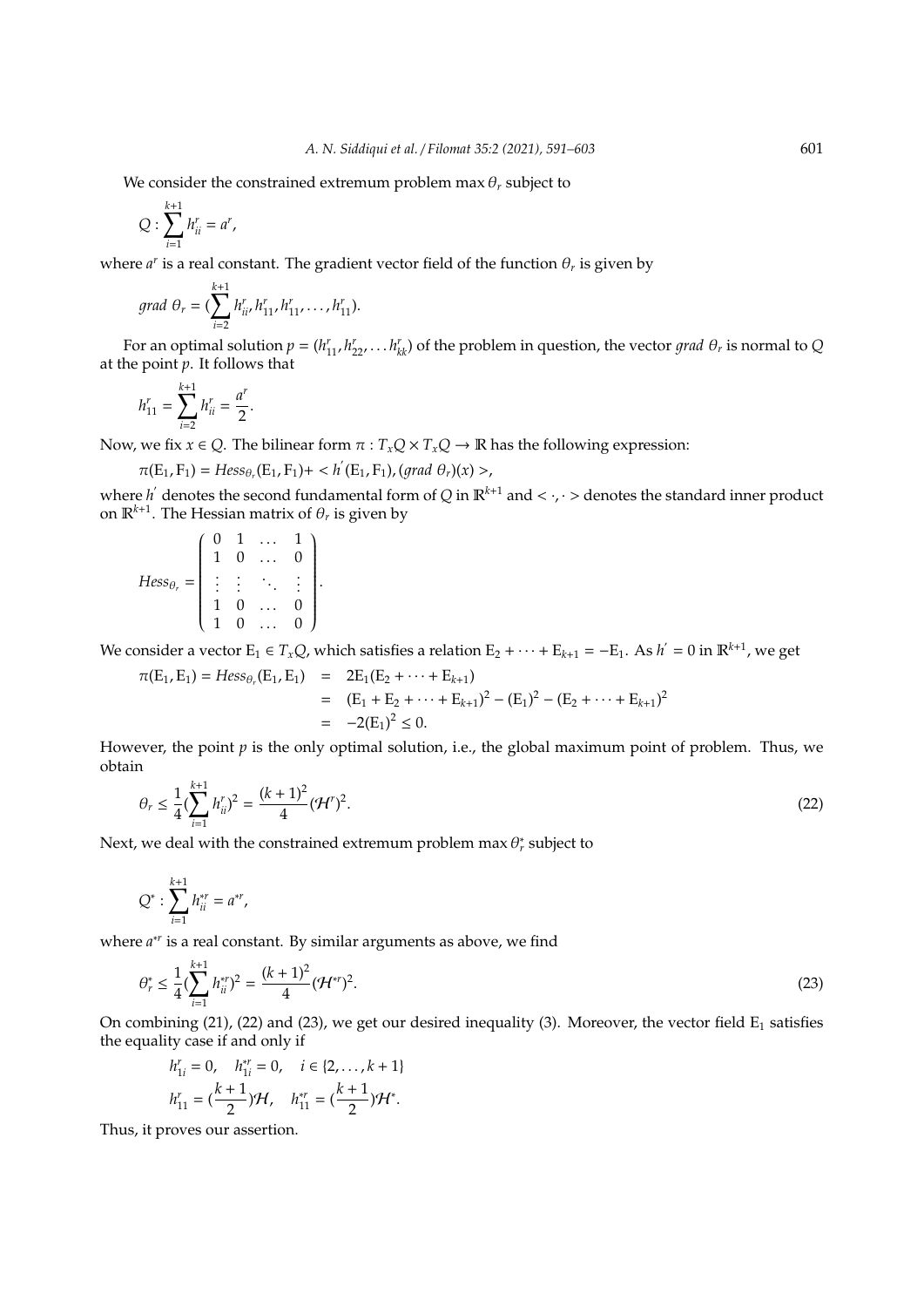#### **5. Conclusions and Remarks**

**Remark 5.1.** *We recall some important results given by Furuhata et al. [7] and add more new results to a Kenmotsu statistical manifold (the warped product of a holomorphic statistical manifold and a line) of constant* φ−*sectional curvature with some related examples. It is known that the Ricci tensor of a statistical manifold is not symmetric, unlike the Riemannian case where the Ricci tensor of the Riemannian connection is symmetric and has a precise geometric and physical meaning. For a torsion-free a*ffi*ne connection on a simply connected n*−*manifold, the Ricci tensor is symmetric if and only if the connection preserves a volume n*−*form. But this is not true in the case of Kenmotsu statistical manifolds. So, it is unnatural to consider the condition that Ricci tensor (that is non-symmetric) to be proportional with the metric tensor. We also conclude that a Kenmotsu statistical manifold of constant* φ−*sectional curvature can not be a Ricci-flat statistical manifold (by Proportion 3.12 (1)). For instance, a Kenmotsu statistical manifold* (H<sup>2s+1</sup>, ∇ = ∇<sup>す</sup> +  $\overline{\mathbb{K}}$ ,  $\overline{g}$ ,  $\phi$ , ξ) of constant  $\phi$ –sectional curvature −1 is not a Ricci-flat statistical manifold.

**Remark 5.2.** As we know that  $2\mathcal{H}^0 = \mathcal{H} + \mathcal{H}^*$ . Then the inequality (3) can be rewritten as

*Corollary 5.3. Let* (*B*(*c*),∇, 1, φ, ξ) *be a* (2*s*+1)−*dimensional Kenmotsu statistical manifold of constant* φ−*sectional curvature c and* (*N*,∇, 1) *be an* (*k* + 1)−*dimensional statistical submanifold in B*(*c*)*. Then for each unit vector*  $E_1 \in T_pN$ , we have

$$
Ric^{\nabla,\nabla^*}(E_1) \geq 2Ric^0(E_1) - \{\frac{3(\overline{c}+1)}{4} ||\mathcal{P}E_1||^2 + \frac{k}{4} [(\overline{c}+1)(1-\overline{g}^2(E_1,\xi)) - 4]\}
$$

$$
-\frac{(k+1)^2}{2} ||\mathcal{H}^0||^2 + \frac{(k+1)^2}{4} g(\mathcal{H},\mathcal{H}^*).
$$

*Corollary 5.4. Let* (*B*(*c*),∇, 1, φ, ξ) *be a* (2*s*+1)−*dimensional Kenmotsu statistical manifold of constant* φ−*sectional curvature c and* (*N*,∇, 1) *be an* (*k* + 1)−*dimensional statistical submanifold in B*(*c*)*. Suppose that N is minimal with respect to*  $\overline{\nabla}^{\overline{g}}$  *, then for each unit vector*  $\mathrm{E}_1 \in T_p N$  *, we have* 

$$
Ric^{\nabla,\nabla^*}(E_1) \geq 2Ric^0(E_1) - \left\{\frac{3(\overline{c}+1)}{4} ||\mathcal{P}E_1||^2 + \frac{k}{4} [(\overline{c}+1)(1-\overline{g}^2(E_1,\xi)) - 4]\right\} + \frac{(k+1)^2}{4}g(\mathcal{H},\mathcal{H}^*).
$$

*Further, we derive*

*Corollary 5.5. Let* (*B*(*c*),∇, 1, φ, ξ) *be a* (2*s*+1)−*dimensional Kenmotsu statistical manifold of constant* φ−*sectional curvature*  $\bar{c}$  and  $(N, \nabla, q)$  *be an*  $(k + 1)$ –*dimensional statistical submanifold in*  $\bar{B}(\bar{c})$ *.* 

*(1) For each unit vector*  $E_1 \in T_nN$  *orthogonal to*  $\xi$ *, we have* 

$$
Ric^{\nabla,\nabla^*}(E_1) \ge 2Ric^0(E_1) - \left\{\frac{3(\overline{c}+1)}{4} ||\mathcal{P}E_1||^2 + \frac{(\overline{c}-3)k}{4}\right\} - \frac{(k+1)^2}{8} [||\mathcal{H}||^2 + ||\mathcal{H}^*||^2].
$$
\n(24)

*(1.1) If N is invariant, then*

$$
Ric^{\nabla,\nabla^*}(E_1) \ge 2Ric^0(E_1) - \frac{\overline{c}(k+3) + 3(1-k)}{4} - \frac{(k+1)^2}{8}[\|\mathcal{H}\|^2 + \|\mathcal{H}^*\|^2].\tag{25}
$$

*(1.2) If N is anti-invariant, then*

$$
Ric^{\nabla,\nabla^*}(E_1) \ge 2Ric^0(E_1) - \frac{k(\bar{c}-3)}{4} - \frac{(k+1)^2}{8}[\|\mathcal{H}\|^2 + \|\mathcal{H}^*\|^2].\tag{26}
$$

*(2) Moreover, the equality holds in the inequalities (24)-(26) if and only if*

$$
2h(E_1, E_1) = (k+1)\mathcal{H}(p), \quad 2h^*(E_1, E_1) = (k+1)\mathcal{H}^*(p),
$$
  

$$
h(E_1, F_1) = 0, \quad h^*(E_1, F_1) = 0,
$$

*for all*  $F_1 \in T_pN$  *orthogonal to*  $E_1$ *.*